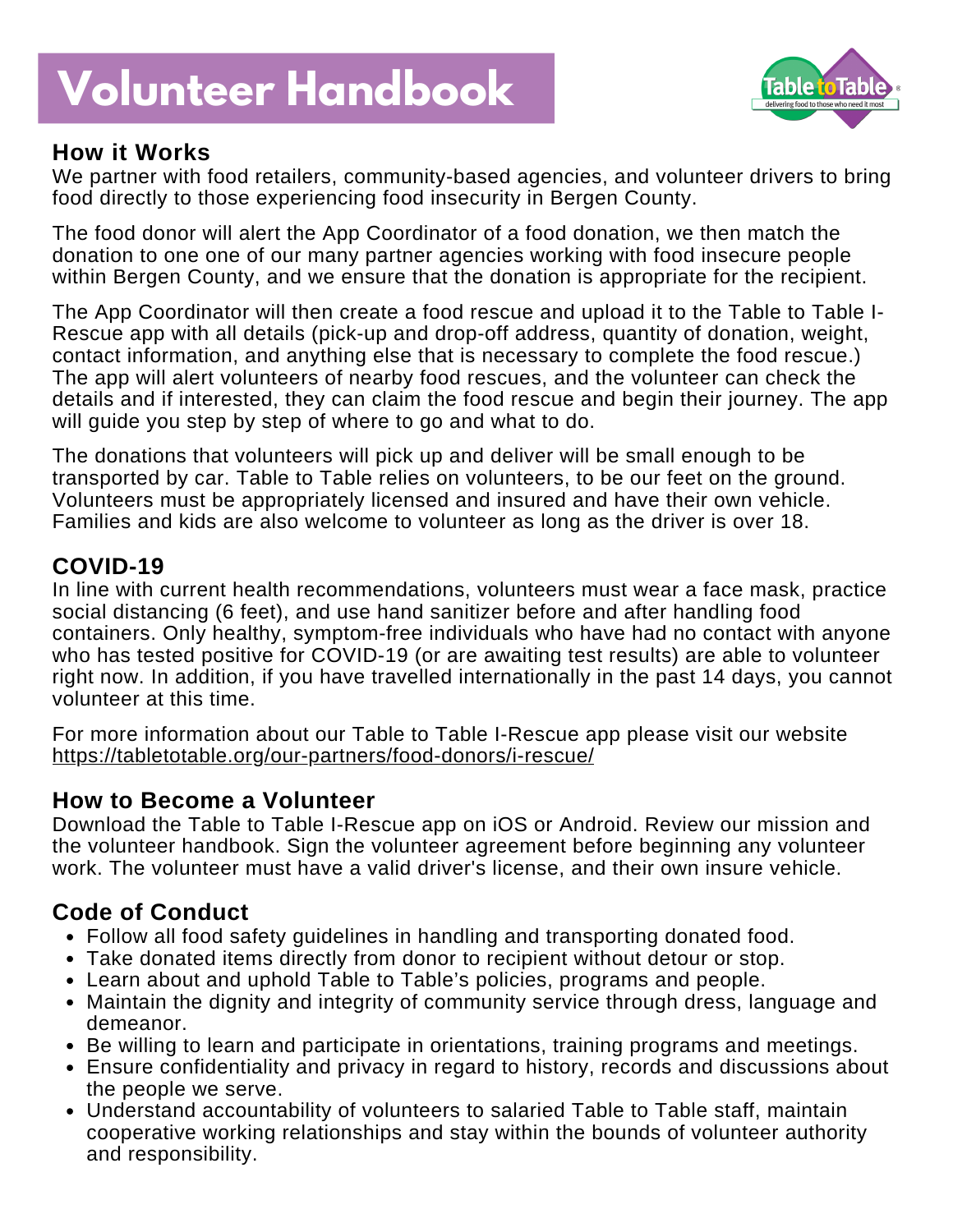- Abide by all written and verbal agreements.
- Complete assignments in a prompt, reliable and professional manner.
- Notify the App Coordinator in a timely manner if it is not possible to meet a commitment as planned.
- Notify the App Coordinator of your desire to change or end your position with the organization.
- Speak up about your problems and concerns so that they may be discussed and resolved and to ask questions about things you don't understand clearly.
- Accept the guidance and direction of the App Coordinator.
- Be alert, sober and drug free while volunteering.

## **Volunteer Rights**

- Be respected, kept informed and listened to by salaried staff.
- Be provided orientation, training, continuing education, support, supervision and evaluation.
- Be given guidance and direction.
- Be heard and have a role in organizational planning.
- Be treated as a co-worker, and valued as a person who can make a unique contribution.
- Have a clear understanding of job expectations, including duties, responsibilities, support structure and time commitment.
- Participate in evaluation of their own performance and evaluation of the volunteer program itself.
- Be given opportunities for leadership and a variant of experiences.
- Have safe working conditions and have any possible risks explained.
- Have volunteer time used wisely.
- Be kept informed about organizational policy, procedures, people and programs.
- Recognition through regular expression of appreciation.
- Be able to freely discuss problems, ask questions, or make suggestions.

## **Confidential Information**

Table to Table has an obligation to volunteers, recipients of donations and donors to maintain their confidentiality and to respect their privacy. Table to Table deals with sensitive confidential client information. As such, all interactions with clients are held in the strictest of confidence. Additionally, all information, including financial and data reports, Board and Committee reports, and all other non-public documents and materials, are the property of Table to Table and much be treated in the strictest of confidence. Volunteers must follow established security policies and procedures to protect unauthorized modifications, destruction or disclosures. Upon separation from Table to Table, any information, not independently obtained or otherwise available to the volunteer from public sources shall be treated as confidential and shall not be used or disclosed without written permission of Table to Table.

## **Harassment and Discrimination**

Table to Table is firmly committed to providing a positive work environment free of discrimination and bias. Each volunteer is personally responsible for maintaining such a work environment. Table to Table prohibits any actions, words, jokes or comments based on an individual's race, sex, sexual preferences, ethnic background, age, religion, physical condition, or other legally protected characteristic. Any conduct or action, whether overt or subtle, which creates an offensive or hostile work environment is prohibited and will be grounds for immediate disciplinary action. Table to Table prohibits any harassment between volunteers, employees, or other non-employees on the basis of sex. No volunteer, male or